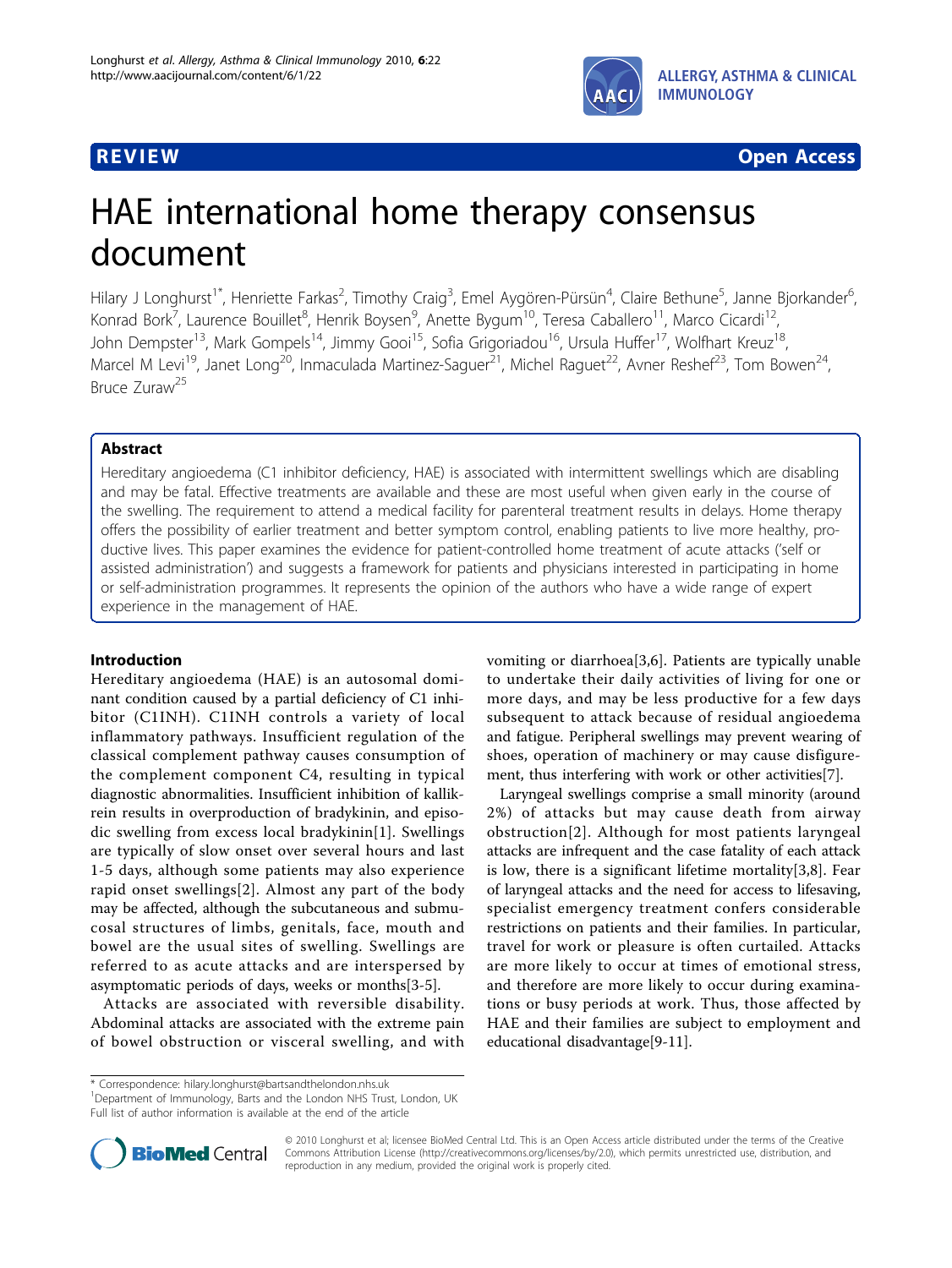#### Treatment options

The frequency and severity of attacks is reduced by oral prophylaxis with attenuated androgens or tranexamic acid, or by regular intravenous infusion of C1INH concentrate[\[12](#page-6-0)-[14](#page-6-0)]. However, prophylaxis does not completely abolish attacks[[14\]](#page-6-0). Moreover, many patients cannot benefit from oral prophylaxis because of contraindications, side effects, or lack of efficacy[[13,15,16\]](#page-6-0). Immediate access to effective acute treatment is therefore required for all patients.

Replacement therapy with plasma-derived C1INH (pdC1INH) is effective and has been used successfully for over 25 years to attenuate or prevent attacks at all sites [[17-19](#page-6-0)]. More recently, icatibant, a bradykinin receptor inhibitor, and ecallantide, a kallikrein inhibitor, have been shown to be effective at treating attacks [[20,21\]](#page-6-0). Icatibant was licensed for acute angioedema attacks in patients with C1-inhibitor deficiency in the European Union and several other countries in 2008. Ecallantide was licensed for acute attacks in the USA in 2009. After treatment with either icatibant, ecallantide or C1INH, onset of relief can be expected within 30 to 60 minutes, with full resolution taking a few hours to longer than 24 hours in established attacks[[14,17,20-23](#page-6-0)]. Observational studies demonstrate faster relief and reduced attack severity when C1INH is given early [[6](#page-5-0),[24\]](#page-6-0). Similarly, icatibant or ecallantide may be more effective when given early, although this is yet to be demonstrated in clinical studies.

The requirement to travel to a medical facility for acute treatment implies at least half a day away from home, school, or work. In the emergency room setting, patients with HAE attacks may not be prioritised over competing emergencies such as patients with heart attacks, stroke or severe injury. This leads to further delay, with increased risk of treatment failure and longer recovery times. Health care staff, unfamiliar with HAE, are reluctant to treat early, when signs are mild or absent, contributing further to the delay and disability. Owing to the reversibility of most attacks, patients themselves may choose to stay at home with symptomatic treatment rather than struggle with access to therapy in the emergency room. This increases absenteeism from work, school, or home responsibilities. For laryngeal attacks, such delay may be fatal. Even where acute treatment is available, it is estimated that only 5-25% of attacks receive definitive treatment (Cicardi, personal communication). Home infusion programmes have been established in centres with an interest in HAE, and have the potential to overcome many of the difficulties associated with health care facility-based treatment[[25](#page-6-0)-[28\]](#page-6-0).

Experience shows that access to self or assisted infusion with C1INH reduces severity and duration of attacks, improves HAE-related quality of life, reduces time off work, education or domestic duties, is safe, and is very popular with participants[\[23](#page-6-0)-[30\]](#page-6-0). Self infusion is endorsed by the UK, Danish and Canadian-Hungarian consensuses[[25](#page-6-0),[31](#page-6-0)-[34](#page-6-0)]. Neither UK nor the Canadian Consensus documents place restrictions on entry to the programme, other than to note that the diagnosis of HAE should be proven, prophylactic therapy optimised (UK document) and that an 'infusion partner' (UK) or 'instruction and support' (Canadian- Hungarian) should be available[[27](#page-6-0),[31-34\]](#page-6-0). The Danish home therapy programme considers patients who have more than one moderate or severe attack every 4 weeks, although in practice, these restrictions are relaxed where necessary [[25,27\]](#page-6-0).

The C1 inhibitor deficiency workshop was first held in 1999 in Vizegrád, Hungary and has been a biennial Hungarian event since then. It brings together patients, physicians, nurses, basic and clinical scientists, blood product suppliers and representatives of the pharmaceutical industry with a common interest in HAE and its management. Similarly, the Canadian Hereditary Angioedema Network (CHAEN)/Réseau d'angioedème héréditaire du Canada (RAHC) has organised conferences in 2003, 2006 and 2010, with the aim of developing and updating consensus recommendations for HAE management [http://www.haecanada.com.](http://www.haecanada.com) These workshops are attended by experts from all over the world and represent an unprecedented opportunity to pool experience and to share information, with the aim of improving the physical, psychological and economic wellbeing of those affected by HAE. This article summarises consensus opinion, resulting from debates at the Hungarian C1 Inhibitor 2009 Workshop and the Canadian Hereditary Angioedema Network (CHAEN)/Réseau d'angioedème héréditaire du Canada (RAHC) consensus meeting held in Toronto in May 2010 (Appendix 1). Home therapy/self-administration in this article, refers to treatment given in a non-health care setting; given by the patient, a trained relative or friend, outside of a healthcare facility.

# **Methods**

Participants at the  $6<sup>th</sup>$  C1 Inhibitor Deficiency Workshop, held in Budapest in May 2009, were invited to a moderated discussion with the aim of forming a consensus approach to home therapy for patients with HAE. Published literature was found using a PubMed search, with the terms "C1 inhibitor" or "hereditary angioedema" and "home therapy" or "self-infusion". Additional data were found from references in the papers found in the search and from abstracts known to the authors, not listed in PubMed. These data were summarised by HL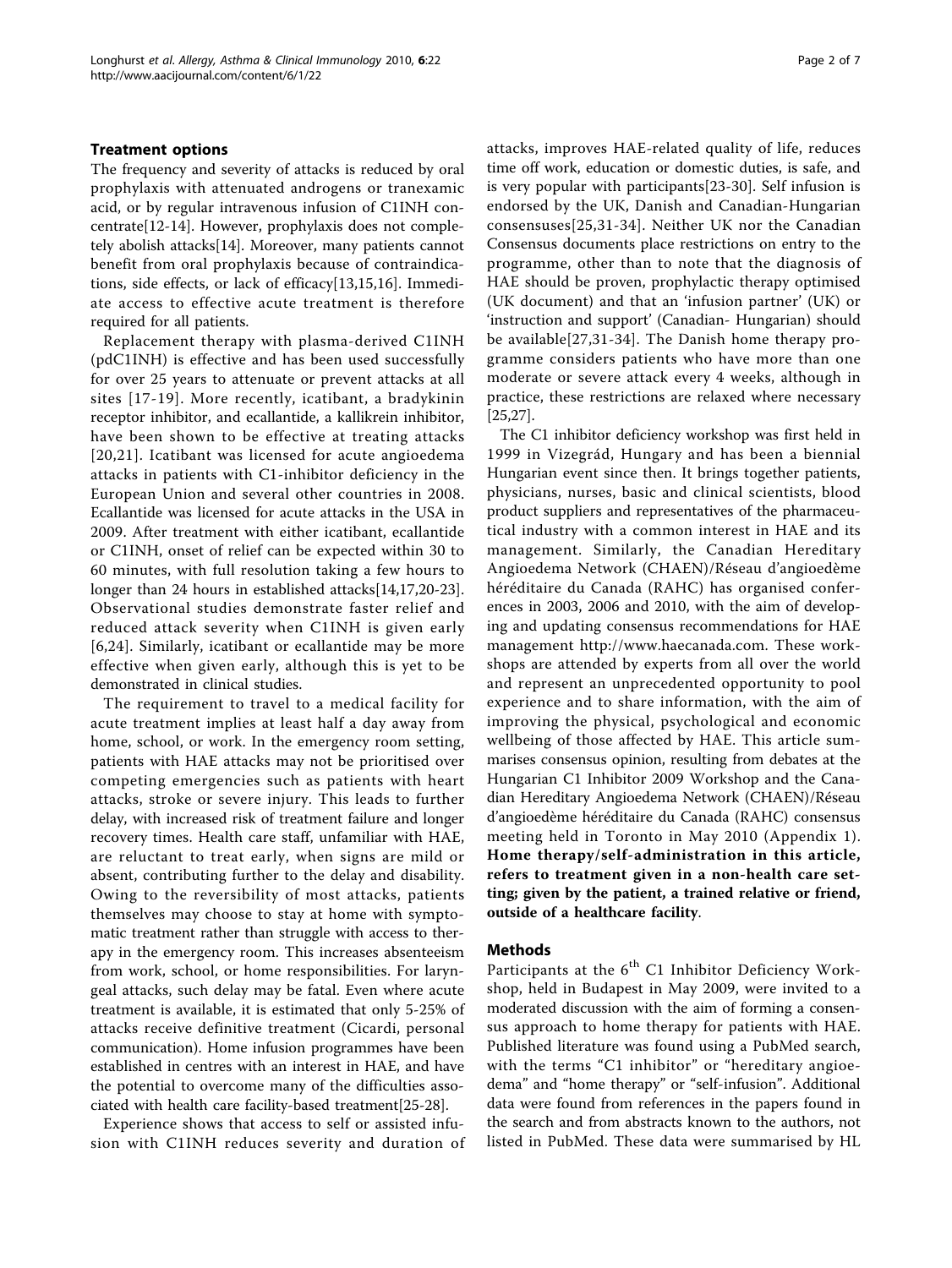and presented as a basis for further discussion. The discussion was chaired by a physician/immunologist (HL) and moderated by a representative of the US patients' association (JL), adult and paediatric physicians, and physician scientists (TC, WK, BZ). The consensus document summarising discussions was drafted by HL and the facilitators (TC, WK, BZ). This draft was used as a basis for debate and modification at the Canadian Toronto May 2010 Consensus Meeting. To date, most self-administration treatment has been limited to plasma-derived C1INH (pdC1INH) replacement but is expected to involve other agents as they become available (icatibant, recombinant C1INH, other therapies as they become licensed and available).

# Recommendations

# 1. Inclusions/exclusions

Recommendation: Every patient with HAE should be considered for home therapy and self-administration training, once the diagnosis of C1INH deficiency (hereditary or acquired angioedema) is confirmed.

Prophylaxis should be optimised, but home therapy need not be delayed since training can take place alongside other treatments. Attacks occur despite prophylaxis in most patients. Requirement to attend a medical facility inevitably results in delayed treatment, and many attacks are not treated at all. This contributes to the social and economic disadvantage associated with HAE. For this reason, eligibility for home therapy should be inclusive. It is strongly recommended that patients train with an 'home therapy partner' (a family member or friend who can provide support, advice and may additionally be trained to perform the therapy administration).

# Special situations

# (i) Extremes of age;

1. Children: C1INH home therapy is recommended for children with frequent or disruptive attacks, where a responsible adult is available and willing to undertake training. Experience with haemophilia suggests that it is beneficial for children to be encouraged to take an active part in their treatment with a view to independent administration in their early teens [\[35\]](#page-6-0).

Comment: Prepubertal children typically experience fewer attacks than adolescents and adults. However, some have frequent attacks which disrupt education and family life[\[36,37](#page-6-0)]. Prophylaxis with attenuated androgens is not recommended, and tranexamic acid may be of limited benefit[[13](#page-6-0)]. pdC1INH is effective for treatment of children and home therapy has been used successfully in this age group (W Kreutz; personal communication). Icatibant has not been tested in children under 18 years and is not yet recommended for this age group.

2. Elderly: Advanced age is not a contraindication to home therapy, providing patient and home therapy partner can function safely and effectively.

(ii) Pregnancy and breastfeeding: pdC1INH home therapy appears safe and effective and is recommended for pregnant and lactating women[[28,32,38\]](#page-6-0).

Comment: Attack frequency increases in the first trimester of pregnancy for approximately 38% [[36\]](#page-6-0) of women. Prophylaxis with attenuated androgens or tranexamic acid is not recommended in pregnancy. Home or self-administration should be considered for control of symptoms for pregnant and lactating women. Women with HAE contemplating pregnancy should consider home self-administration training.

(iii) Lack of home therapy partner: While presence of a trained 'home therapy partner' is highly desirable, lack of a partner does not exclude the possibility of selfadministration, if a risk-benefit assessment is favourable

Comment: Those without an infusion partner may include students and patients undertaking travel for work purposes. Patients living alone may experience particular difficulty in travelling to hospital, and therefore may be more likely to present late or to leave severe attacks untreated if unable to self-administer. These groups are likely to gain the greatest benefit from the ability to prevent and control attacks. We recommend that extra care is taken with arrangements for access to medical back-up where an infusion partner is not available. Subcutaneous agents such as icatibant could be considered as an alternatives to pdC1INH for therapy because of ease of administration. However, more experience is needed (see below). Ecallantide is not currently recommended for selfadministration because of the risk of anaphylactoid reactions.

#### 2. Attack Treatment; infusion timing and regimen

Treatment is recommended as soon as the patient identifies symptoms, which, if untreated, are likely to develop into a moderate or severe attack.

# Comment:

Attack treatment with pdC1INH, rhC1INH, icatibant, or ecallantide is likely to be most effective when given early in the course of the attack [[22\]](#page-6-0). Individualised 'on demand treatment' during the initial or prodromal stages of an attack enables patients to achieve almost complete freedom from symptoms [\[24\]](#page-6-0). The dose of pdC1INH treatment may be individually adjusted depending on response. For airway events, the dose should be 20 units/kg rounded up to the next highest vial[\[18](#page-6-0)]. For treatment of other attacks, the best dosage and timing of administration may differ from that reported in randomised controlled studies which necessarily evaluates fixed regimens in established attacks[[18](#page-6-0)].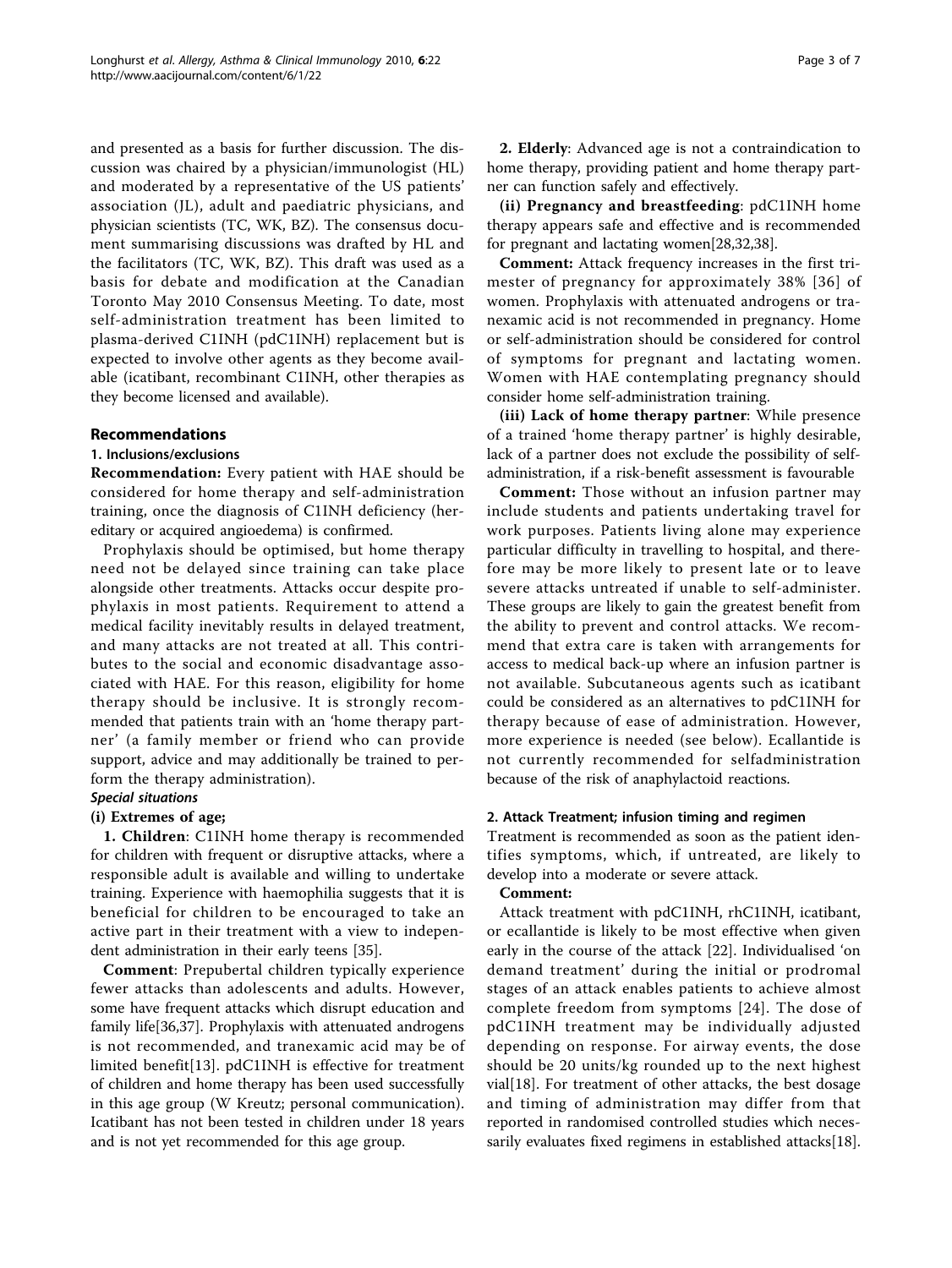Individual requirements may be evaluated by the patient, with guidance from the physician. Many patients have found doses lower than the licensed dose of 20 units/kg pdC1INH effective, with doses of 500-1000 units sufficing for many attacks[[22,37,39](#page-6-0),[40\]](#page-6-0). A dose-finding trial for home therapy with pdC1INH is needed.

#### 3. Prophylaxis

Short term prophylaxis with pdC1INH is recommended for high risk events. In patients with frequent attacks this may include emotionally stressful events such as exams, interviews, busy work periods and major family events, as well as cover for medical and dental procedures.

Long-term pdC1INH prophylaxis may be required, in some cases, to control very frequent attacks.

Comment: pdC1INH is effective in short and longterm prophylaxis. Controversy exists as to the relative advantages of long-term prophylaxis compared with treatment of early symptoms. PdC1INH (Cinryze™) is licensed in the USA for long-term prophylaxis (1000 units twice weekly). Long-term prophylaxis reduces attack frequency and severity, and improves quality of life [[14\]](#page-6-0). However, breakthrough attacks are frequent and the total usage of pdC1INH is often increased [[14](#page-6-0),[26\]](#page-6-0). Although control may be improved by adjustment of dose and frequency of treatments, many, but not all, experts prefer early symptomatic treatment.

Icatibant, ecallantide and rhC1INH have short halflives and are therefore not recommended for prophylaxis at this time[\[20,21,41\]](#page-6-0).

#### 4. Route of administration

Recommendation: Most experts recommend venepuncture with a small (e.g. 28G) butterfly needle infusion set on each occasion that treatment with C1INH is required.

Comment: Self-administration is associated with a low incidence of cannulation failure and may preserve veins more effectively than hospital-based care[\[26\]](#page-6-0). Indwelling central line devices may be considered in exceptional cases where venous access in a timely manner would otherwise not be possible. However, the requirement for treatment is lifelong and indwelling devices have a finite life. Complications associated with indwelling venous ports, particularly infection and occlusion, may be serious and are also likely to increase the frequency of attacks. For these reasons, venous ports should be avoided where possible. Icatibant given subcutaneously may be considered where venous access is difficult.

#### 5. Site of attack

Recommendation: Patients should be encouraged to treat any attack at any site interfering with activities of

(i) Laryngeal/upper airway attacks: Attacks affecting head and neck should always be treated even if symptoms are mild because of the potential for rapid progression to laryngeal obstruction[[2\]](#page-5-0). Patients are strongly advised to seek emergency medical assistance for all intraoral attacks and should home-administer treatment while awaiting transfer to hospital.

(ii) Cutaneous attacks: Treatment with pdC1INH, rhC1INH, icatibant or ecallantide is effective. Mild attacks may not require treatment or may respond to oral tranexamic acid[\[13](#page-6-0)]. Definitive treatment is recommended for attacks that have potential to interfere with daily activities.

(iii) Abdominal attacks: Treatment is likely to reduce HAE-related disability and socioeconomic disadvantage.

Comment: With the exception of attacks affecting the head and neck, which may progress to laryngeal obstruction[\[2](#page-5-0)] symptoms are self limiting after 1-5 days and patients may choose to leave these untreated or to use symptomatic treatment.

#### 6. Counselling/consent

Responsibilities of the doctor: We recommend that:

(i) The physician is responsible for carrying out an assessment of the risks and benefits of home-administration. They should ensure that the patient and treatment partner are able to provide fully informed consent, in particular with respect to:

- 1. Blood product origin of pdC1INH
- 2. Appropriate treatment of attacks
- 3. Management of HAE-related emergencies
- 4. Management of treatment-associated side effects

(ii) The physician should ensure that a treatment plan for 24 hour local emergency assistance and specialist advice are available and that the patient and local hospital have written information.

(iii) The patient should be issued with appropriate emergency treatment (at least one treatment dose pdC1INH), as this is unlikely to be immediately available in every medical facility.

(iv) The physician is responsible for ensuring that the patient and partner are competent with the medical and technical aspects of home administration. On-line resources provide helpful support [for example: [http://](http://www.haecanada.com) [www.haecanada.com](http://www.haecanada.com)]. These should not be a substitute for direct access to advice from the specialist centre.

In practice, training may be delegated to a trained specialist nurse.

Responsibilities of the patient/treatment partner: We recommend that: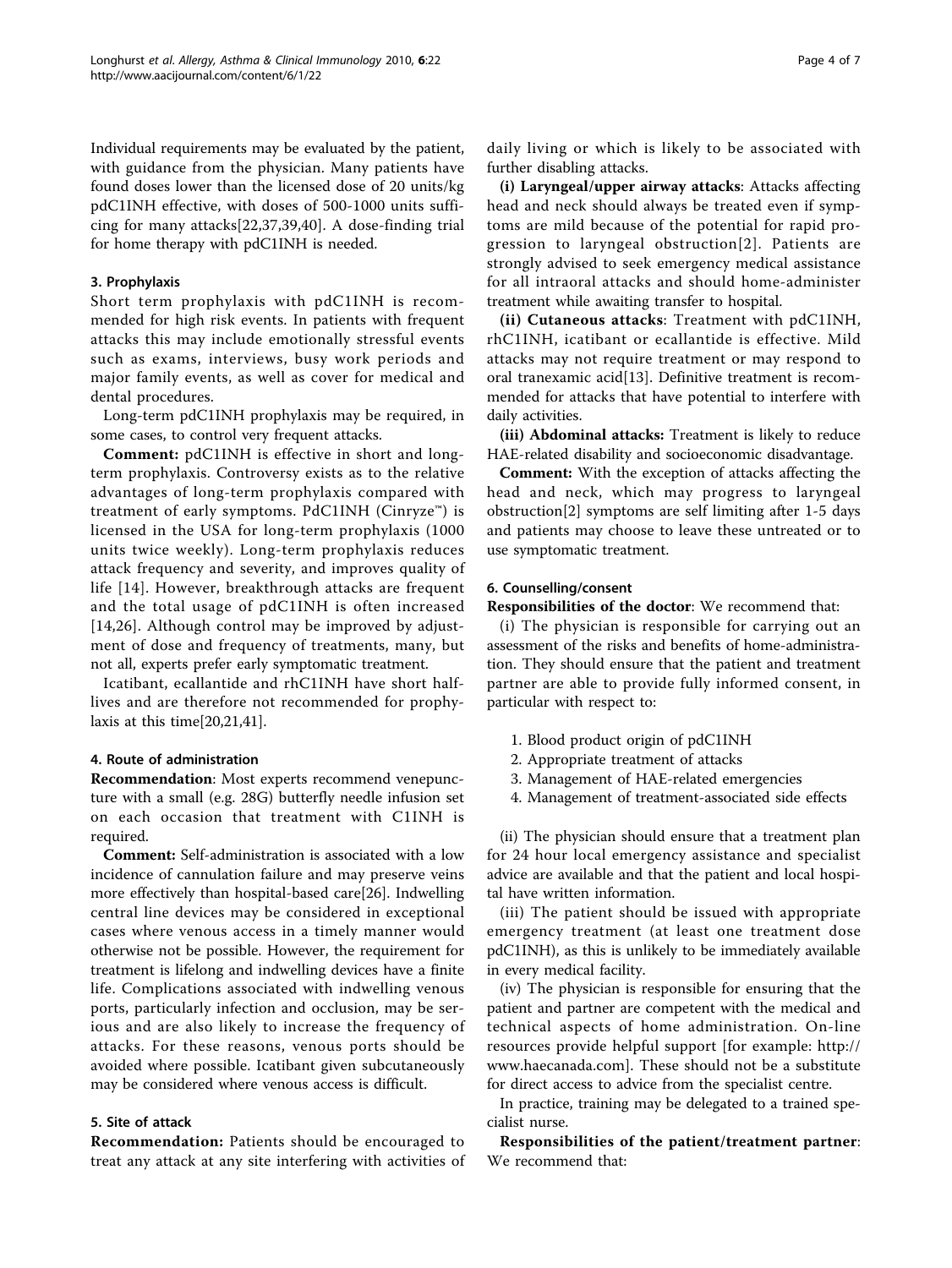(i) The patient, with the support of the administration partner, should be prepared to take responsibility for the decision to treat, the technical aspects of safe use of pdC1INH or other acute treatment and the safe disposal of used equipment. Patients should keep an accurate note of treatments and dates, including the lot numbers of products used.

(ii) Patients should undertake to attend regular follow up and refresher training, and to seek prompt assistance from their emergency medical facility or from their physician or specialist nurse in the event of any query or difficulty.

(iii) Patients should be aware of, and should accept, the partial transfer from the physician of responsibility for their medical care, and the wider responsibility to the HAE community of ensuring that home administration is practised safely and effectively.

The patient should retain the option of returning to hospital/clinic-based acute care at any time, or of leaving the home-administration programme.

Written consent is advised.

# 7. Training programme

Recommendation: The training programme, which may be led by an appropriately trained and experienced specialist nurse or physician, should be conducted over several sessions to ensure that patient and treatment partner have had sufficient practice to be familiar and confident with technical and medical aspects of self-administration.

The patient should have received the proposed home treatment for an attack on at least one occasion prior to home therapy. Ideally, the patient/partner should treat an attack under medical supervision, prior to home therapy. However, in practice this may not always be possible.

When training is complete, there should be an assessment to ensure that the patient and partner's knowledge and technical ability are sufficient.

Refresher training should be planned at regular intervals, usually at least every 12 months.

Training should include:

Appropriate use of treatment product(s) (pdC1INH, rhC1INH, icatibant)Management of emergencies, including when to seek professional help.

Supply & storage of treatment productsHandwashing and aseptic techniquePreparation of equipmentProduct checking (dose/expiry date)Reconstitution of products if neededIntravenous accessAdministration of medication, including infusion rateDisposal of equipmentRecord keeping (batch number, attack record)

#### 8. Other HAE-like syndromes

#### (i) Acquired C1 inhibitor deficiency

Patients with acquired C1INH deficiency may also benefit from home therapy. In some, but not all cases, higher doses of C1INH may be required[[26,42\]](#page-6-0). Icatibant is likely to be an attractive option in this case [\[43](#page-6-0)]. (ii) HAE type 3

HAE type 3, although similar to other hereditary angioedemas, is not associated with C1INH deficiency [[44-46](#page-6-0)]. This document does not consider HAE3, although if effective acute treatments are identified, the same principles will apply.

# 9. Emerging therapies

PdC1INH has the widest availability and licensure. Icatibant and ecallantide have variable licensure and rhC1INH is applying for licensure. Availability of products will vary by jurisdiction.

#### Icatibant

Recommendation: Icatibant, where available, may be considered as an alternative to C1INH for home therapy.

Comment: Icatibant has the advantage of subcutaneous administration and, unlike C1INH, is supplied in a prefilled syringe. Approximately 10% will need a second dose of icatibant[\[20\]](#page-6-0), and patients should hold a backup dose.

By reducing the need for technical expertise, icatibant has the potential to revolutionise the management of HAE. However, it is not yet licensed for self-administration and experience is very limited. There is no experience of icatibant in children nor pregnant or lactating women and for this reason, icatibant cannot currently be recommended for these groups. Further information from currently ongoing self-administration trial and registry data will be vital in strengthening this recommendation.

Ecallantide: As with icatibant, ecallantide is administered by the subcutaneous route. Anaphylactic reactions have been reported[[47\]](#page-6-0) and for this reason, the FDA has mandated a registration program that requires an informed consent that treatment with ecallantide only be performed in the office of a physician experienced and equipped to treat anaphylaxis. In light of this selftreatment at home is not yet possible for ecallantide. At the present time, due to lack of data, ecallantide is not recommended in pregnant, nor lactating women, or children under the age of 16 years.

Recombinant C1 inhibitor: Rhucin, a recombinant C1INH, is currently in development. It is likely to be an alternative to pdC1INH for the treatment of acute attacks. It has a shorter half-life than pdC1INH, therefore its role in prophylaxis is uncertain[[41\]](#page-6-0).

#### Conclusion

Every patient with HAE should have the immediate means to control an acute attack quickly and effectively, in order to minimise impact on physical, social and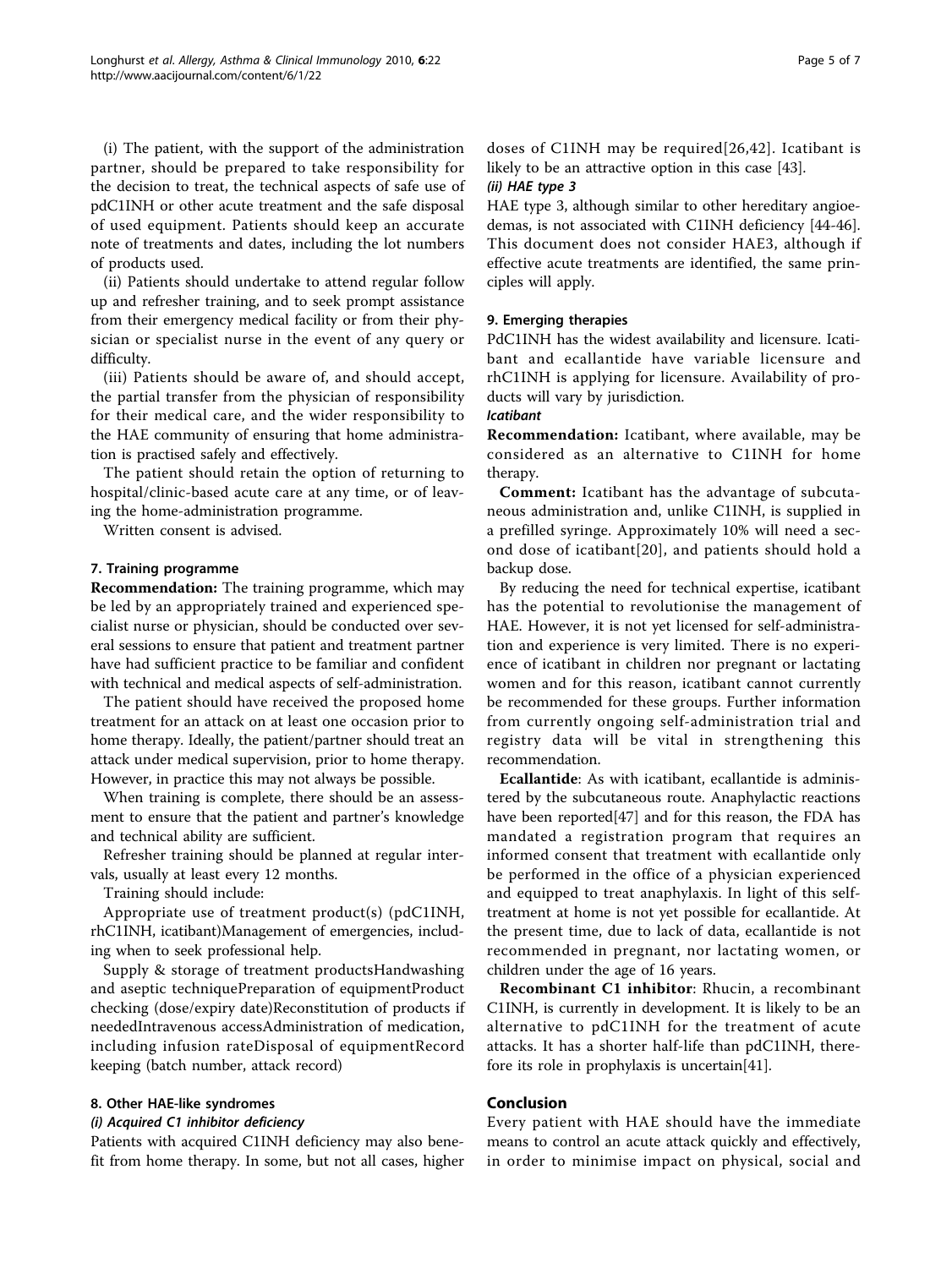<span id="page-5-0"></span>economic wellbeing to themselves and their family. Similar to the haemophilia home care model that has worked so well for many years[[35\]](#page-6-0), the option of home and self-administration offers the prospect of achieving the aim of 'each C1 inhibitor deficient (HAE) patient to be able to manage his/her symptoms proactively in such a way that they maintain personal safety and minimal disruption in living a healthy and productive life'[[32\]](#page-6-0).

# Appendix 1. Recommendations: summary

# Inclusions

Home therapy training should be inclusive.

Extremes of age or lack of infusion partner are not necessarily contraindications. Patients with HAE, with acquired angioedema (acquired C1 inhibitor deficiency), and, where treatment is available, HAE3, should be included.

Prophylaxis, if required, should be optimised while home therapy training is ongoing.

## Attack Treatment

Attacks should be treated as early as possible.

Dose of C1 inhibitor should be individualised.

Prophylactic pdC1 inhibitor regimens may occasionally be necessary.

#### Site of attack

Attacks at all sites may be self-treated at home. In the case of laryngeal oedema, urgent transfer to hospital is recommended after treatment.

#### Counselling/consent

Physician and patient should take joint and individual responsibility for the safe and appropriate use of home therapy.

#### Training programme

Should take part in a centre experienced in HAE management.

Should offer ongoing support and refresher training.

#### Emerging therapies

pd C1 inhibitor home therapy programmes are well established.

rC1 inhibitor is likely to offer an alternative for acute treatment when licensed.

Icatibant offers great potential for expanding access to treatment because of its ease of administration.

Ecallantide is not recommended for home therapy

#### Author details

<sup>1</sup>Department of Immunology, Barts and the London NHS Trust, London, UK <sup>2</sup>3rd Department of Internal Medicine, Faculty of Medicine, Semmelweis University, Budapest, Hungary. <sup>3</sup>Departments of Medicine and Pediatrics,

Penn State University, Hershey, Pennsylvania, USA. <sup>4</sup>Johann Wolfgang Goethe University, Frankfurt/Main, Germany. <sup>5</sup>Department of Immunology Plymouth Hospitals NHS Trust, UK. <sup>6</sup>Dept of Internal Medicin, Ryhov County Hospital, SE-55185 Jönköping, Sweden. <sup>7</sup>Department of Dermatology, University Hospital of the Johannes Gutenberg-University of Mainz, Mainz, Germany. <sup>8</sup>Department of Medicine, CHU de Grenoble, Grenoble, France.<br><sup>9</sup>Executive Director, HAE International, Denmark, <sup>10</sup>Denartment of <sup>9</sup> Executive Director, HAE International, Denmark. <sup>10</sup> Department of Dermatology and Allergy Centre, Odense University Hospital, Denmark. <sup>11</sup>Hospital La Paz Health Research Institute, Madrid, Spain. <sup>12</sup>Department of Internal Medicine, Universita degli Studi di Milano, Ospedale L. Sacco, Milan, Italy. <sup>13</sup>Department of Immunology, Barts and the London NHS Trust,<br>London, UK. <sup>14</sup>Department of Immunology, Southmead Hospital, Bristol, UK. <sup>15</sup>Department of Immunology, St James' Hospital, Leeds, UK. <sup>16</sup>Department of Immunology, Barts and the London NHS Trust, London, UK. <sup>17</sup>HAE association, Germany. <sup>18</sup>Johann Wolfgang Goethe University, Frankfurt/Main, Germany. <sup>19</sup>Academic Medical Center, University of Amsterdam, Amsterdam, Netherlands. 20US HAEA Executive Vice President; US HAEA Patient Registry, USA. <sup>21</sup>Johann Wolfgang Goethe University, Frankfurt/Main, Germany. <sup>22</sup>HAE Association, France.<sup>23</sup>Tel Hashomer, and Sackler Faculty of Medicine, Tel Aviv University, Ramat Aviv, Israel. <sup>24</sup> Departments of Medicine and Paediatrics, University of Calgary, Calgary, Alberta, Canada. <sup>25</sup>University of California, San Diego, San Diego, California, USA.

#### Authors' contributions

HL chaired home therapy debates and facilitated consensus at the Budapest workshop and Toronto CHAEN meetings. TC, JL, WK, BZ acted as faciliators/ expert panel at the debate at the Budapest workshop. HL prepared the manuscript. All authors have read, revised and approved the manuscript and have participated in one or more of the debates, or in the subsequent discussions.

#### Competing interests

Many of the authors have either entered consultancy with or have been involved in educational programs and their organization, had direct funding from, have been speakers for, or have had consultation agreements with CSL Behring, Dyax, Jerini, Pharming, ViroPharma, Shire. The HAE International Home Therapy Consensus Document was arrived at following debate during the Hungarian C1 Inhibitor 2009 Workshop, held in Budapest May 22/24, 2009 and the Canadian Hereditary Angioedema Network (CHAEN)/Réseau Canadien d'angioédème héréditaire (RCAH) second meeting held May 15<sup>th</sup>/ 16<sup>th</sup>, 2010, Toronto, Canada. CHAEN was cosponsored by CHAEN/RCAH, the Canadian Society of Allergy and Clinical Immunology, and the University of Calgary and was funded through an unrestricted educational grant from CSL Behring. Publication of this manuscript is sponsored by University of Calgary.

#### Received: 29 May 2010 Accepted: 28 July 2010 Published: 28 July 2010

#### References

- Davis AE III: [The pathophysiology of hereditary angioedema.](http://www.ncbi.nlm.nih.gov/pubmed/15596403?dopt=Abstract) Clin Immunol 2005, 114(1):3-9.
- 2. Bork K, Siedlecki K, Bosch S, Schopf RE, Kreuz W: [Asphyxiation by laryngeal](http://www.ncbi.nlm.nih.gov/pubmed/10761488?dopt=Abstract) [edema in patients with hereditary angioedema.](http://www.ncbi.nlm.nih.gov/pubmed/10761488?dopt=Abstract) Mayo Clin Proc 2000, 75(4):349-54.
- 3. Agostoni A, Cicardi M: [Hereditary and acquired C1-inhibitor deficiency:](http://www.ncbi.nlm.nih.gov/pubmed/1518394?dopt=Abstract) [biological and clinical characteristics in 235 patients.](http://www.ncbi.nlm.nih.gov/pubmed/1518394?dopt=Abstract) Medicine Baltimore 1992, 71(4):206-15.
- 4. Nzeako UC, Frigas E, Tremaine WJ: [Hereditary angioedema: a broad](http://www.ncbi.nlm.nih.gov/pubmed/11700154?dopt=Abstract) [review for clinicians.](http://www.ncbi.nlm.nih.gov/pubmed/11700154?dopt=Abstract) Arch Intern Med 2001, 161(20):2417-29.
- 5. Zuraw BL: [Clinical practice. Hereditary angioedema.](http://www.ncbi.nlm.nih.gov/pubmed/18768946?dopt=Abstract) N Engl J Med 2008, 359(10):1027-36.
- 6. Bork K, Staubach P, Eckardt AJ, Hardt J: [Symptoms, course, and](http://www.ncbi.nlm.nih.gov/pubmed/16464219?dopt=Abstract) [complications of abdominal attacks in hereditary angioedema due to C1](http://www.ncbi.nlm.nih.gov/pubmed/16464219?dopt=Abstract) [inhibitor deficiency.](http://www.ncbi.nlm.nih.gov/pubmed/16464219?dopt=Abstract) Am J Gastroenterol 2006, 101(3):619-27.
- 7. Bork K, Meng G, Staubach P, Hardt J: [Hereditary angioedema: new](http://www.ncbi.nlm.nih.gov/pubmed/16490473?dopt=Abstract) [findings concerning symptoms, affected organs, and course.](http://www.ncbi.nlm.nih.gov/pubmed/16490473?dopt=Abstract) Am J Med 2006, 119(3):267-74.
- 8. Bork K, Hardt J, Schicketanz KH, Ressel N: [Clinical studies of sudden upper](http://www.ncbi.nlm.nih.gov/pubmed/12767961?dopt=Abstract) [airway obstruction in patients with hereditary angioedema due to C1](http://www.ncbi.nlm.nih.gov/pubmed/12767961?dopt=Abstract) [esterase inhibitor deficiency.](http://www.ncbi.nlm.nih.gov/pubmed/12767961?dopt=Abstract) Arch Intern Med 2003, 163(10):1229-35.